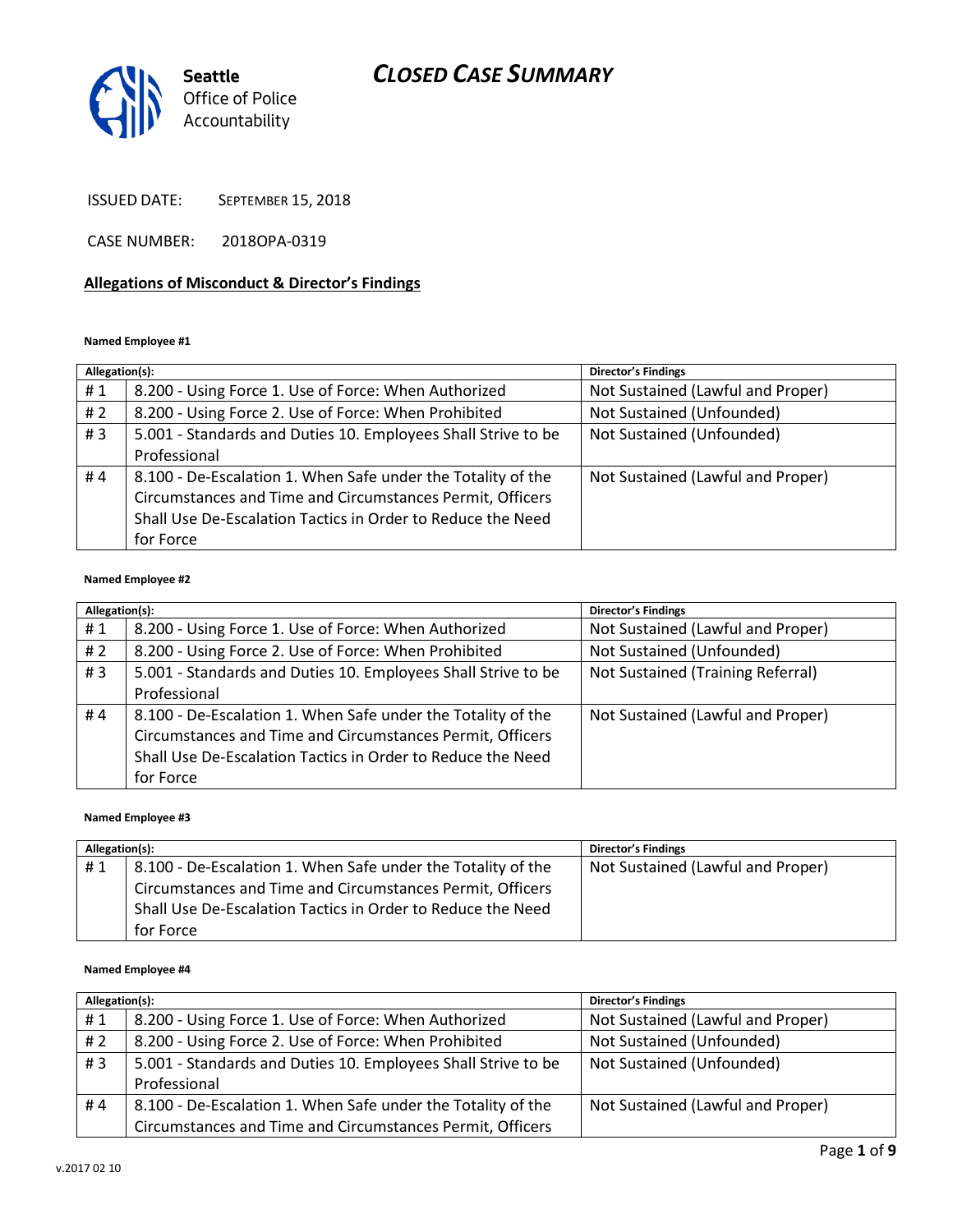

OPA CASE NUMBER: 2018OPA-0319

| Shall<br>ractics in C<br>De-Escalation<br>Order to Reduce the<br>Need<br><b>Use</b> |  |
|-------------------------------------------------------------------------------------|--|
| Force<br>tor                                                                        |  |

## *This Closed Case Summary (CCS) represents the opinion of the OPA Director regarding the misconduct alleged and therefore sections are written in the first person.*

#### **EXECUTIVE SUMMARY:**

It was alleged that the Named Employees used excessive force on the Complainant while he was handcuffed. It was further alleged that Named Employee #1, Named Employee #2, and Named Employee #4 engaged in unprofessional conduct. Lastly, it was alleged that all of the Named Employees may have failed to de-escalate this incident.

#### **ADMINISTRATIVE NOTE:**

Both the Named Employees' chain of command and the Force Review Board made OPA referrals relating to this case. The chain of command referral, which involves allegations of excessive force, professionalism, and the failure to deescalate, is reviewed in this case. The referral by the Force Review Board, which, like this case, also concerns deescalation, is reviewed in 2018OPA-0428. While the cases are reviewed separately, the analysis concerning deescalation is identical.

### **STATEMENT OF FACTS:**

The Complainant was arrested by officers assigned to the Southwest Precinct Anti-Crime Team (ACT). The Complainant was arrested because he had an active felony warrant. He was observed by Named Employees #4 (NE#4) and another officer. The officers told the Complainant to stop and that he was under arrest, but he attempted to flee from them. While chasing the Complainant, NE#4 told him to "get on the fucking ground." After a short foot pursuit, the Complainant went down to the ground on his own power and the officers caught up to him.

The officers attempted to handcuff him. Named Employee #2 (NE#2), who had arrived at the scene, applied the handcuffs. The Complainant pulled his arm away and further resisted, even after being given orders to stop. NE#2 then finished applying the handcuffs. Even after he was handcuffed, the Complainant repeatedly tried to turn on his side and address the officers. NE#4 asked the Complainant whether he would give the officers problems if they stood him up. The Complainant responded "shut up." The officers stood him up and the Complainant said "what the fuck are you doing that for" and "what the fuck is your problem." The officers moved him towards the patrol vehicle and NE#4 stated "shut up." After they walked a few steps, the Complainant went limp and down to the ground.

Approximately five seconds after he went down to the ground, the officers lifted him up by his legs and arms and carried him to the patrol vehicle. The Complainant complained of pain multiple times. He then stated that the officers broke his wrist. He was placed in the patrol vehicle, face-forward, with his chest against the seat. His feet remained outside of the vehicle. The officers tried to force his body inside, with NE#2 holding his feet. Complainant kicked at the officers at that time. NE#2 told him to stop kicking. NE#2 then stepped back and stated to the Complainant: "If you kick me again, I'm going to put my foot up your ass."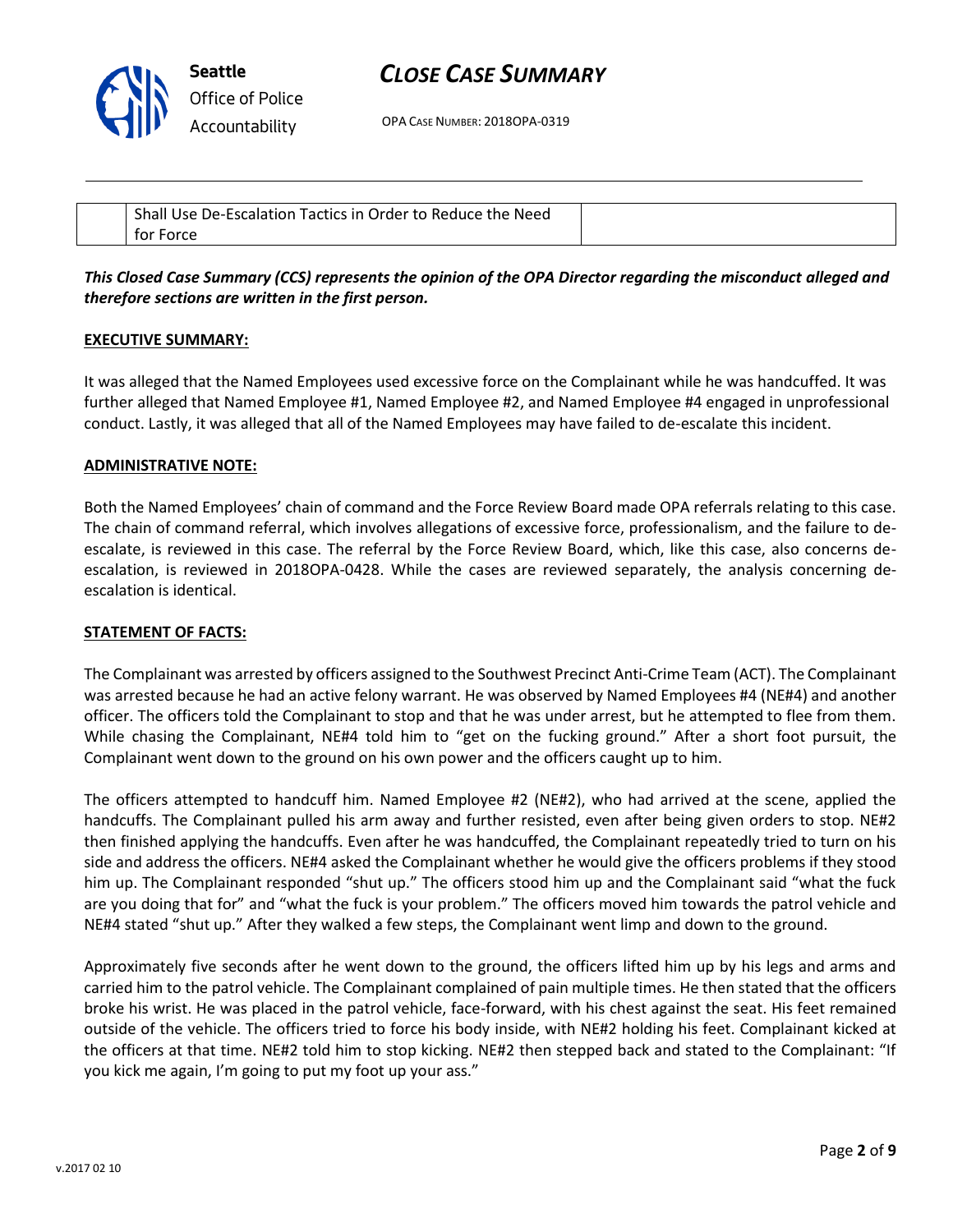



OPA CASE NUMBER: 2018OPA-0319

The officers called for a supervisor and for medical attention given the Complainant's allegation that he broke his wrist. The officers then again pulled the Complainant up and walked him to the patrol vehicle. They read him his Miranda warnings and he continued to pull away from the officers. They tried to walk him to the curb to sit him down and he again pulled away from the officers. Medics arrived at the scene and, at that point, the Complainant was calmer. After the medical examination, no structural injuries were found to the Complainant's wrists or arms. His handcuffs were switched to make them more comfortable and he was transported to the jail in an ambulance.

During a later force review, an Administrative Lieutenant identified the Complainant to be making a possible allegation of excessive force and noted that NE#2 and NE#4 may have engaged in unprofessional conduct. She also noted in her force review that further de-escalation could have been used before the officers used force to carry the subject to the patrol vehicle. She referred these matters to OPA. The Force Review Board (FRB) also reviewed this case and agreed with the Administrative Lieutenant that there was a possible failure to de-escalate. FRB also made a referral to OPA. This referral is being investigation under a separate case – 2018OPA-0428.

### **ANALYSIS AND CONCLUSIONS:**

## **Named Employee #1 - Allegation #1** *8.200 - Using Force 1. Use of Force: When Authorized*

SPD Policy 8.200(1) requires that force used by officers be reasonable, necessary and proportional. Whether force is reasonable depends "on the totality of the circumstances" known to the officers at the time of the force and must be balanced against "the rights of the subject, in light of the circumstances surrounding the event." (SPD Policy 8.200(1).) The policy lists a number of factors that should be weighed when evaluating reasonableness. (*See id.*) Force is necessary where "no reasonably effective alternative appears to exist, and only then to the degree which is reasonable to effect a lawful purpose." (*Id.*) Lastly, the force used must be proportional to the threat posed to the officer. (*Id.*)

The Named Employees used force to handcuff the Complainant, to initially pick him up from a prone position, and then to pick him up again and carry him by his legs and his arms to the patrol vehicle. Whether the officers failed to de-escalate prior to using this force is discussed below; however, with regard to the force itself, I find that it was consistent with policy.

First, at the time the force was used, the Complainant was under arrest for an open felony warrant. He ran from the officers and he resisted being taken into custody. At that time, it was reasonable to use force to control the Complainant's body and to place him into handcuffs. Moreover, when the Complainant purposefully went down to the ground and again resisted the officers, they were permitted to use force to move him from the ground to the patrol vehicle. In order to do so, the officers carried the Complainant using his legs and arms. While not a trained tactic, I find that this force was reasonable to take the Complainant into custody. I further find that the force used was necessary to effectuate the lawful purpose of taking the Complainant into custody. I also find that no reasonably effective alternative appeared to exist at the time to the officers. Lastly, I find that the force was proportional to the Complainant's resistance, his aggressive behavior, and the potential threat of harm to the officers, the Complainant, and potentially others were he allowed to continue to resist.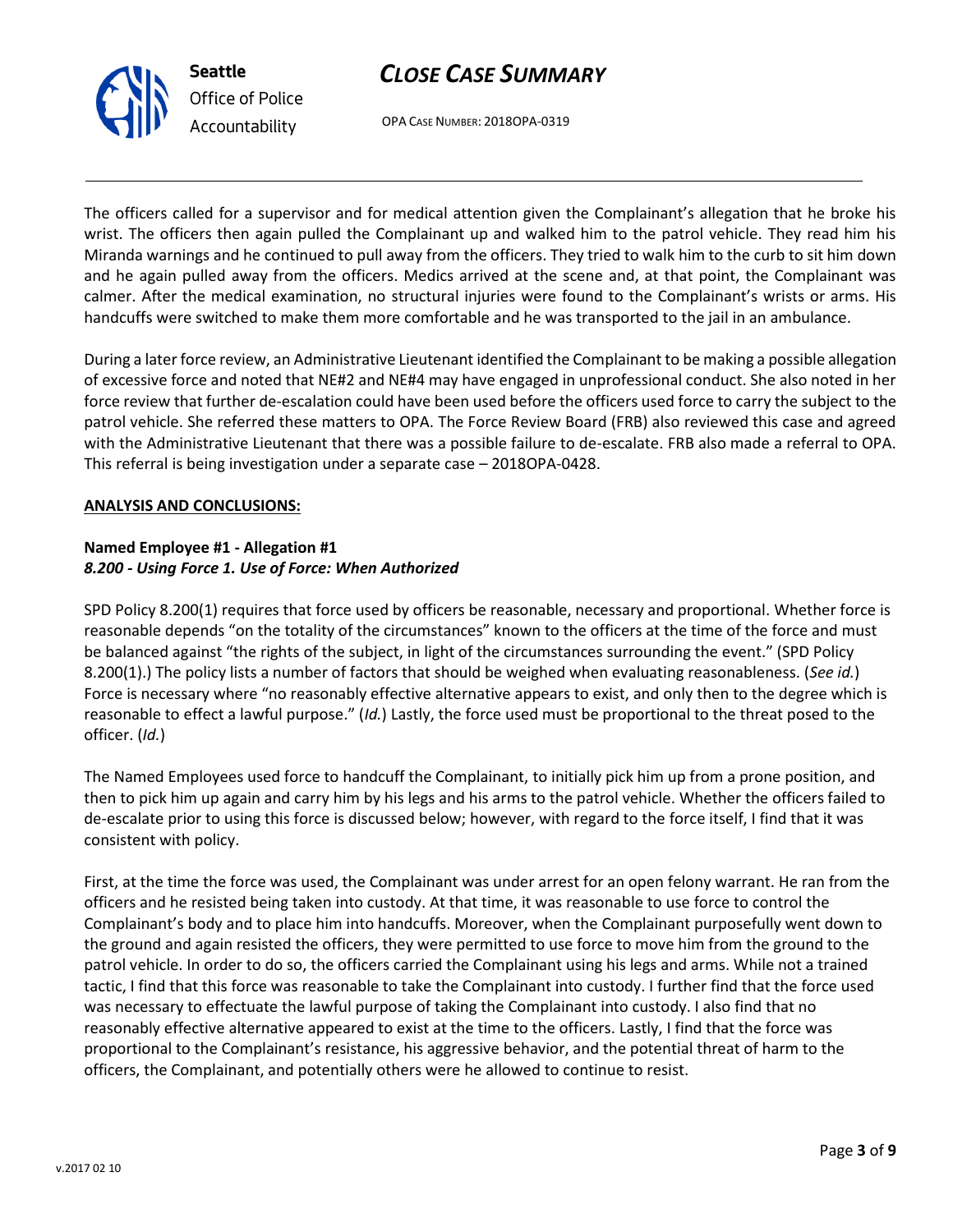

OPA CASE NUMBER: 2018OPA-0319

For these reasons, I recommend that this allegation be Not Sustained – Lawful and Proper as against all of the Named Employees.

Recommended Finding: **Not Sustained (Lawful and Proper)**

## **Named Employee #1 - Allegation #2** *8.200 - Using Force 2. Use of Force: When Prohibited*

This allegation was classified for investigation based on the fact that force was used on the Complainant while he was in handcuffs. SPD Policy 8.200-POL-2 states that force is prohibited: "On restrained subjects (e.g. including handcuffed or contained in a police vehicle) except in exceptional circumstances when the subject's actions must be immediately stopped to prevent injury, or escape, destruction of property. All such force shall be closely and critically reviewed."

Under a technical reading of this policy, the carrying of the Complainant to the patrol vehicle was not necessary to immediately stop the Complainant from preventing injury, from escaping, or from destroying property. The Complainant was not trying to strike or harm the officers at the time of the force, there was no risk of him escaping, and he was not destroying any property. That being said, it was a low level of force. Moreover, the Complainant had physically resisted the officers, including pulling his body away, and had previously tried to flee the scene. It is likely that, had he been left to his own devices, the Complainant would have continued to physically resist until he was able to escape. Further, as discussed above, I find that the force was reasonable, necessary, and proportional. For these reasons, and under the totality of the circumstances of this case, I recommend that this allegation be Not Sustained – Unfounded.

### Recommended Finding: **Not Sustained (Unfounded)**

### **Named Employee #1 - Allegation #3** *5.001 - Standards and Duties 10. Employees Shall Strive to be Professional*

From my review of the Department video, I found no evidence of any unprofessional statements made by Named Employee #1. I find that his behavior and demeanor was consistent with policy. As such, I recommend that this allegation be Not Sustained – Unfounded.

Recommended Finding: **Not Sustained (Unfounded)**

## **Named Employee #1 - Allegation #4**

## *8.100 - De-Escalation 1. When Safe under the Totality of the Circumstances and Time and Circumstances Permit, Officers Shall Use De-Escalation Tactics in Order to Reduce the Need for Force*

"De-escalation tactics and techniques are actions used by officers, when safe and without compromising law enforcement priorities, that seek to minimize the likelihood of the need to use force during an incident and increase the likelihood of voluntary compliance." (SPD Policy 8.100-POL-1.)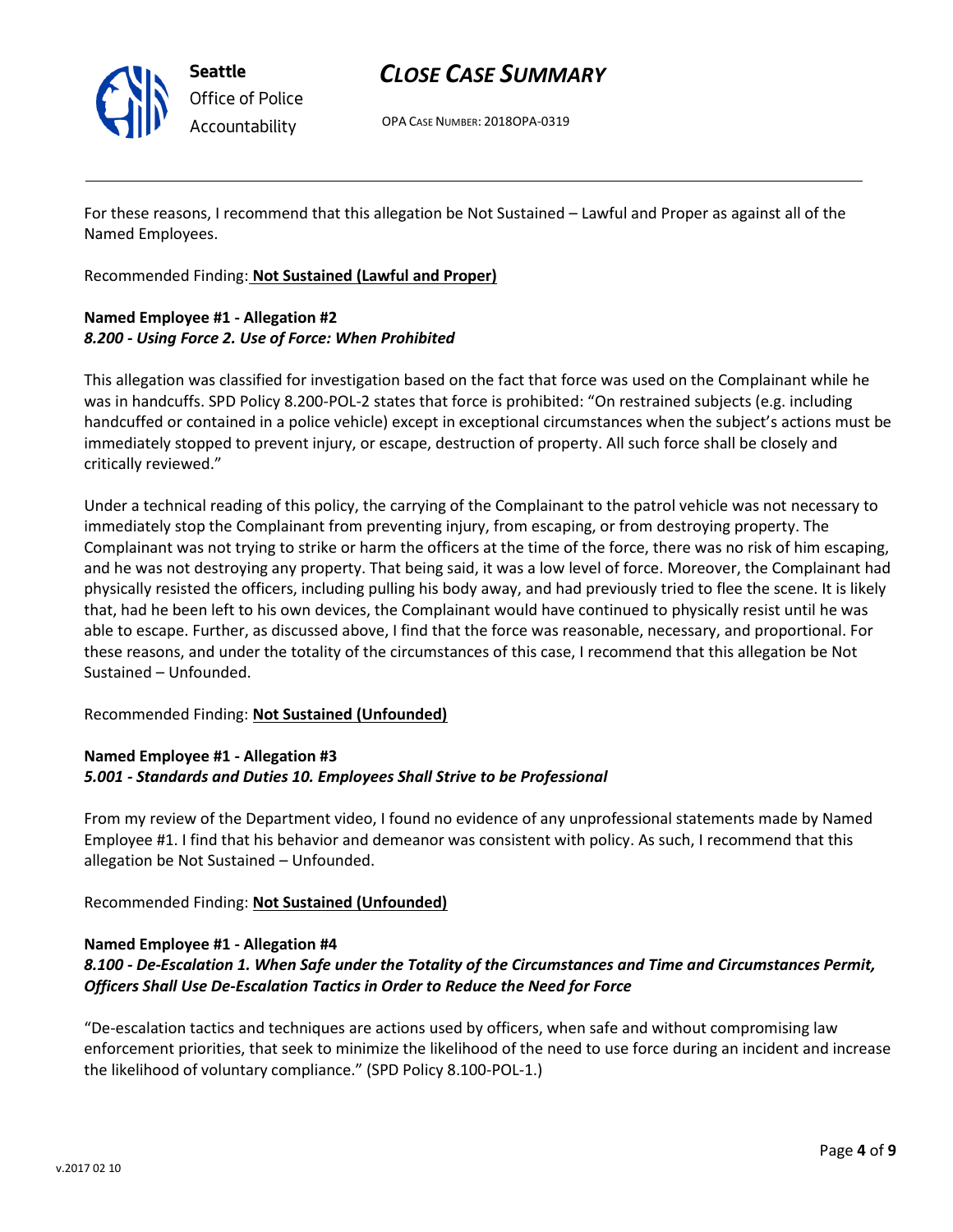

OPA CASE NUMBER: 2018OPA-0319

The policy further instructs that: "When safe and feasible under the totality of circumstances, officers shall attempt to slow down or stabilize the situation so that more time, options and resources are available for incident resolution." (*Id*.) Officers are also required, "when time and circumstances permit," to "consider whether a subject's lack of compliance is a deliberate attempt to resist or an inability to comply based on factors" such as "mental impairment…drug interaction…[and/or] behavioral crisis." (*Id*.) These mental and behavioral factors should be balanced by the officer against the facts of the incident "when deciding which tactical options are the most appropriate to bring the situation to a safe resolution." (*Id*.)

The policy gives several examples of de-escalation, which include: mitigating the immediacy of the threat to give officers time to use extra resources and to call more officers or specialty units; and increasing the number of officers on scene to thus increase the ability to use less force. (*Id*.) Other examples of de-escalation include, but are not limited to:

- Placing barriers between an uncooperative subject and officers;
- Containing the threat;
- Decreasing exposure to the potential threat by using distance, cover and concealment;
- Avoidance of physical confrontation unless immediately necessary to protect someone or stop dangerous behavior;
- Using verbal techniques, such as "Listen and Explain with Equity and Dignity" (LEED) to calm an agitated subject and promote rational decision making;
- Calling extra resources, including CIT officers and officers equipped with less-lethal tools; and
- Using "any other tactics and approaches that attempt to achieve law enforcement objectives by gaining the compliance of the subject.

(*Id*.) De-escalation is inarguably a crucial component of the Department's obligations under the Consent Decree; however, it is not purposed to act as an absolute bar to enforcing the law when necessary. That being said, where officers fail to fully de-escalate and instead act in a manner that increases the need for force and the level of force used, such conduct is inconsistent with the Department's policy and expectations.

In her review of the Named Employees' force, an Administrative Lieutenant wrote the following:

Officers located [the Complainant] and waited for additional officers to arrive before contacting [the Complainant]. [The Complainant] is known to officers and has a reputation for running from police. Throughout the first portion of the arrest, officers used verbal de-escalation telling [the Complainant] to relax, calm down and stop resisting. When [the Complainant] decided to sit down while walking to the patrol vehicle, deescalation was still feasible prior to the four officers carrying [the Complainant] and attempting to place him in the patrol vehicle but little attempt was made during this portion of the arrest.

The FRB agreed with the Administrative Lieutenant and further noted that this issue was not addressed by the officers' chain of command.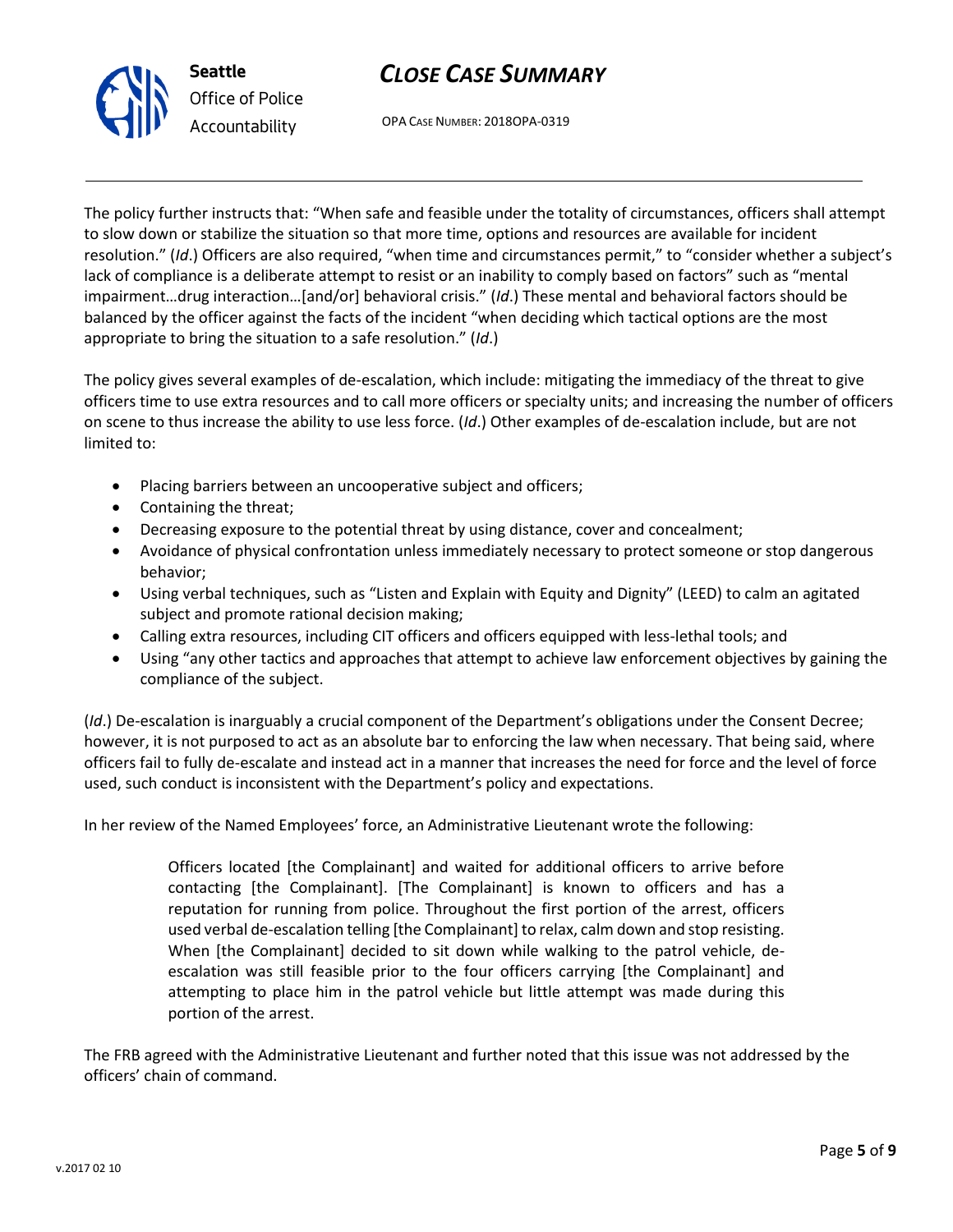**Seattle**

*Office of Police*

# *CLOSE CASE SUMMARY*

OPA CASE NUMBER: 2018OPA-0319

While all of the Named Employees generally discussed de-escalation in their use of force reports, none of them provided any explanation for how they de-escalated prior to using force to lift the Complainant off of the ground and carry him to patrol vehicle. This was a factor informing the referral to OPA – notably, that it was unclear from the officers' reports what efforts they used to de-escalate prior to this force being used and whether and why they believed that further de-escalation was no longer safe and/or feasible.

At their OPA interviews, the officers universally stated that further de-escalation prior to using force to carry the Complainant to the patrol vehicle was not safe or feasible. They contended that they tried to reason with the Complainant throughout the interaction, including trying to convince him to comply with their directions to stop resisting and to allow himself to be arrested. They noted that the Complainant was aggressive and resistive regardless. They stated that he had previously fled from the officers and that they believed that, had they not used force to restrain him, he would have tried to do so again, putting both the officers, himself, and nearby community members at risk of harm.

I disagree with the Named Employees that further de-escalation was not safe. I do not believe that there was any risk of harm to the officers had they continued to reason with the Complainant, called for additional resources, or summoned an ambulance to transport him to the jail instead of trying to force him into the patrol vehicle. This was particularly the case given that there were multiple officers surrounding the Complainant and he was handcuffed prone on the ground

I find the officers' claim that de-escalation was not feasible at that point to be the more convincing argument, even if not overly compelling. The officers asserted that this was the case given the Complainant's lack of responsiveness and cooperation, as well as based on his ongoing physical resistance. They asserted that further discussion would have been useless given the Complainant's demonstrated refusal to comply with their orders. While this may be the case, I note that the Complainant and the scene was static at the time he was carried to the patrol vehicle. Even though the officers wanted to get the Complainant into the patrol vehicle and away from the scene, there was no immediate need to do so. The Complainant did not pose a true physical threat to the officers or anyone else at that time. There was no reason that they could not have waited longer and employed other tools set forth in the deescalation policy prior to using force to carry the Complainant to the car. Indeed, this is the confusing nature of feasibility in the context of the de-escalation policy. This term is not defined and, viewed broadly, there is virtually no scenario, other than that in which there is a fast-evolving situation, where further de-escalation is not feasible.

While ultimately a close call, in OPA's opinion, the officers did not violate the de-escalation policy in this case. This decision is reached based on the following factors. First, I credit the officers' contention that, at the time of the incident, they did not reasonably believe that further de-escalation was feasible. Second, I note that only five seconds elapsed from when the Complainant purposefully went limp until when the officers carried him to the patrol vehicle, which suggests that they did not even view this as a separate application of force for which they were required to first attempt de-escalation. Third, while an untrained tactic and while it resulted in a complaint of pain (that was ultimately unfounded), the force used to carry the Complainant to the patrol vehicle was not significantly greater than that used to initially secure his person and to handcuff him. As such, there was no true escalation of force here. Fourth, all of the officers were CIT trained and a number officers were already at the scene dealing with one subject. As such, I do not think it would have made any difference had the Named Employees waited for more CIT certified officers to arrive. Fifth, the Complainant was unresponsive to the officers' attempts to reason with him and it seems likely that LEED or other verbal skills would have been similarly ineffective. Sixth, and last, even if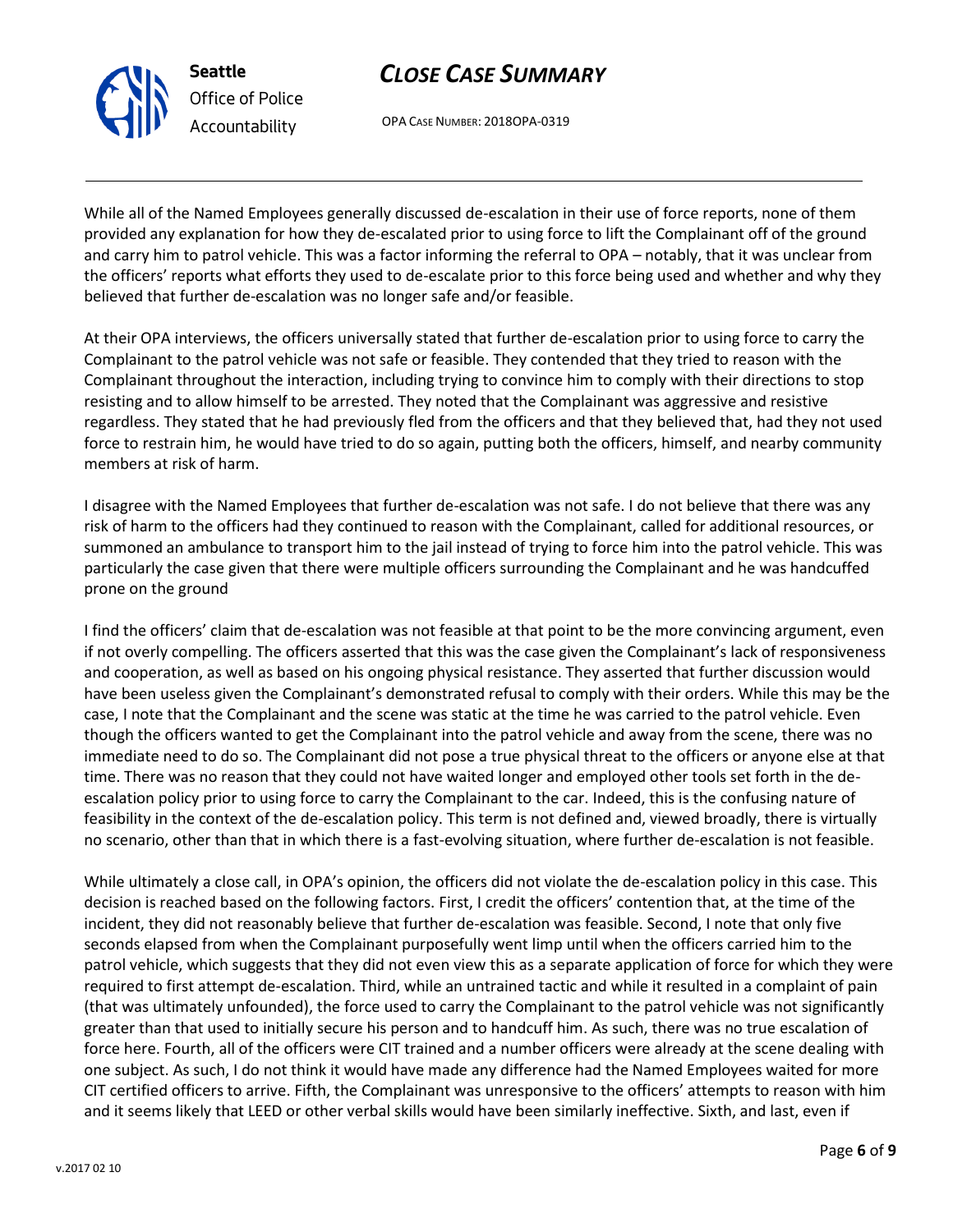

OPA CASE NUMBER: 2018OPA-0319

performed quickly, the officers appeared to put together a tactical plan for how they were going to get the Complainant into the patrol vehicle and then worked cohesively together to carry out that plan.

In many respects, this is one of the more unique de-escalation cases that I have seen, particularly given the relatively low level of force used. That being said, it was properly identified and referred as a possible failure to de-escalate given a preliminary review of the Department video and the lack of any explanation from the officers for why deescalation was no longer safe and/or feasible. While ultimately a close call, given my review of the totality of the evidence and based on the substance of the Named Employees' OPA interviews, I recommend that this allegation be Not Sustained – Lawful and Proper.

### Recommended Finding: **Not Sustained (Lawful and Proper)**

## **Named Employee #2 - Allegation #1** *8.200 - Using Force 1. Use of Force: When Authorized*

For the same reasons as stated above (*see* Named Employee #1, Allegation #1), I recommend that this allegation be Not Sustained – Lawful and Proper.

Recommended Finding: **Not Sustained (Lawful and Proper)**

## **Named Employee #2 - Allegation #2** *8.200 - Using Force 2. Use of Force: When Prohibited*

For the same reasons as stated above (*see* Named Employee #1, Allegation #2), I recommend that this allegation be Not Sustained – Unfounded.

Recommended Finding: **Not Sustained (Unfounded)**

## **Named Employee #2 - Allegation #3** *5.001 - Standards and Duties 10. Employees Shall Strive to be Professional*

SPD Policy 5.001-POL-9 requires that SPD employees "strive to be professional at all times." The policy further instructs that "employees may not engage in behavior that undermines public trust in the Department, the officer, or other officers." (SPD Policy 5.001-POL-9.)

NE#2 was alleged to have been unprofessional when he told the Complainant "If you kick me again, I'm going to put my foot up your ass." NE#2 contended that this statement was not unprofessional. In his use of force report he explained that this statement was: "made in a way to startle and impact [the Complainant's] actions and judgment in a manner to deescalate his combative behavior. The tactic was successful in that [the Complainant] ceased any further physical aggressions against officers on the scene." NE#1 provided a similar explanation for this statement at his OPA interview. He further asserted to OPA that he did not use profanity as an insult to the Complainant and that he did not use derogatory, contemptuous, or disrespectful language.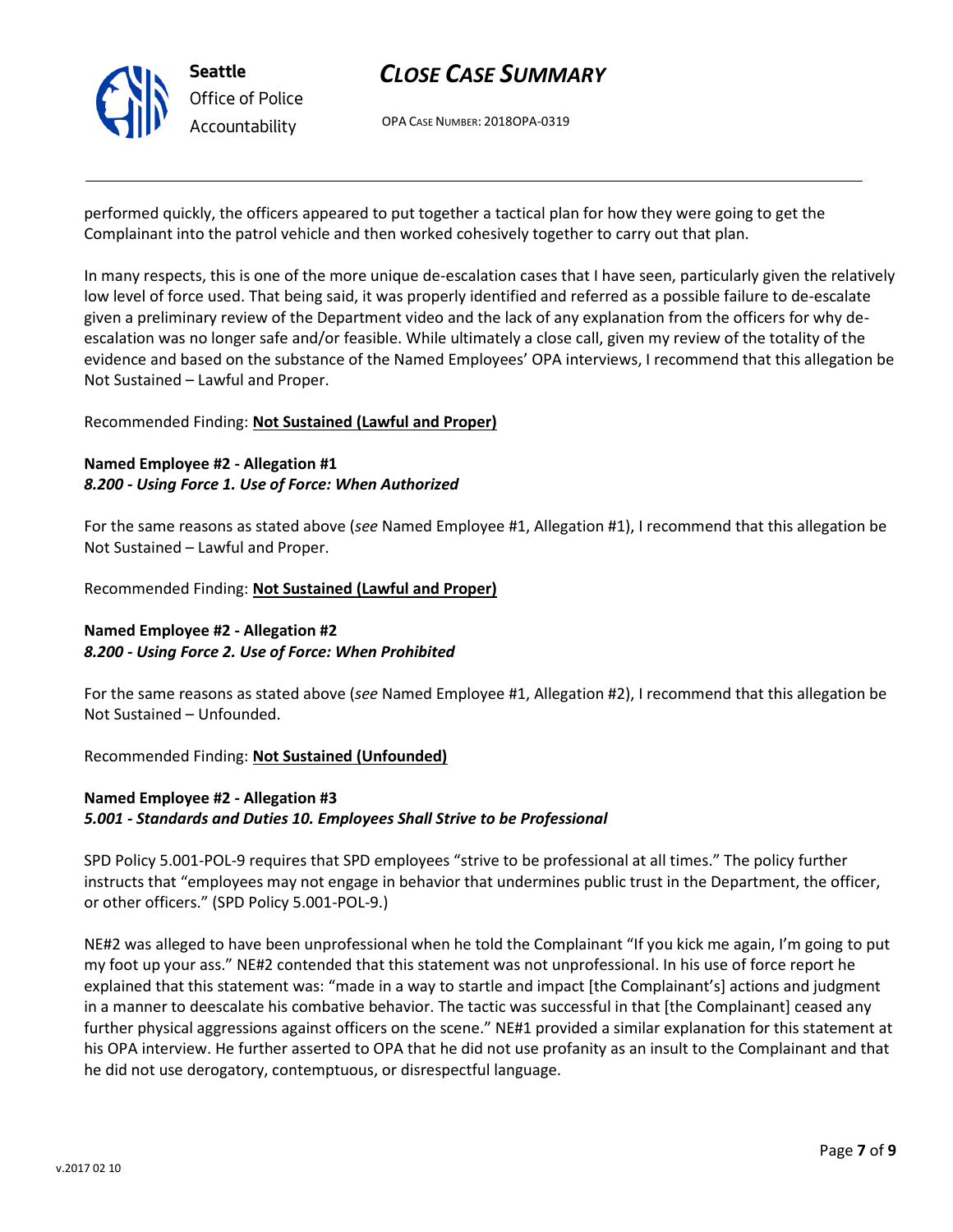



OPA CASE NUMBER: 2018OPA-0319

From my review of the video, I disagree. I find that telling a subject that you are going to stick your foot up their ass is both contemptuous and disrespectful. I further find that, at the time the statement was made, NE#2 was not actively being kicked and was standing away from the Complainant. As such, unlike when NE#4 used profanity, it was not in the heat of the moment. Moreover, while NE#2 stated that his statement was purposed to gain compliance from the Complainant, it seems more likely that it was based on NE#2's anger. Indeed, after the incident, NE#2's supervisor spoke with him and asked him how he was doing. He stated that he had been grazed by a kick from the Complainant and was "pissed." This strongly suggests that anger, not strategy, was the reason for NE#2's statement.

That being said, I find that a Training Referral, rather than a Sustained finding, is the appropriate result here. I make that determination for two main reasons. First, the Complainant was inordinately difficult during this incident, both through his physical resistance and his repeated unproductive verbal comments. Second, NE#2 had been kicked by the Complainant only seconds prior. For these reasons, I issue the below Training Referral.

• **Training Referral**: NE#2 should receive additional training concerning the elements of the Department's professionalism policy. His chain of command should further discuss this incident with him and the statement he made to the Complainant. His chain of command should remind him that telling a subject that he is going to stick his foot up the subject's ass is unacceptable and is not in line with the expectations of the Department and the community. This is the case even where the subject is difficult and uncooperative, such as the Complainant was here. This retraining and counseling should be documented and this documentation should be maintained in an appropriate database.

### Recommended Finding: **Not Sustained (Training Referral)**

### **Named Employee #2 - Allegation #4**

## *8.100 - De-Escalation 1. When Safe under the Totality of the Circumstances and Time and Circumstances Permit, Officers Shall Use De-Escalation Tactics in Order to Reduce the Need for Force*

For the same reasons as stated above (*see* Named Employee #1, Allegation #4), I recommend that this allegation be Not Sustained – Lawful and Proper.

### Recommended Finding: **Not Sustained (Lawful and Proper)**

#### **Named Employee #3 - Allegation #1**

## *8.100 - De-Escalation 1. When Safe under the Totality of the Circumstances and Time and Circumstances Permit, Officers Shall Use De-Escalation Tactics in Order to Reduce the Need for Force*

For the same reasons as stated above (*see* Named Employee #1, Allegation #4), I recommend that this allegation be Not Sustained – Lawful and Proper.

Recommended Finding: **Not Sustained (Lawful and Proper)**